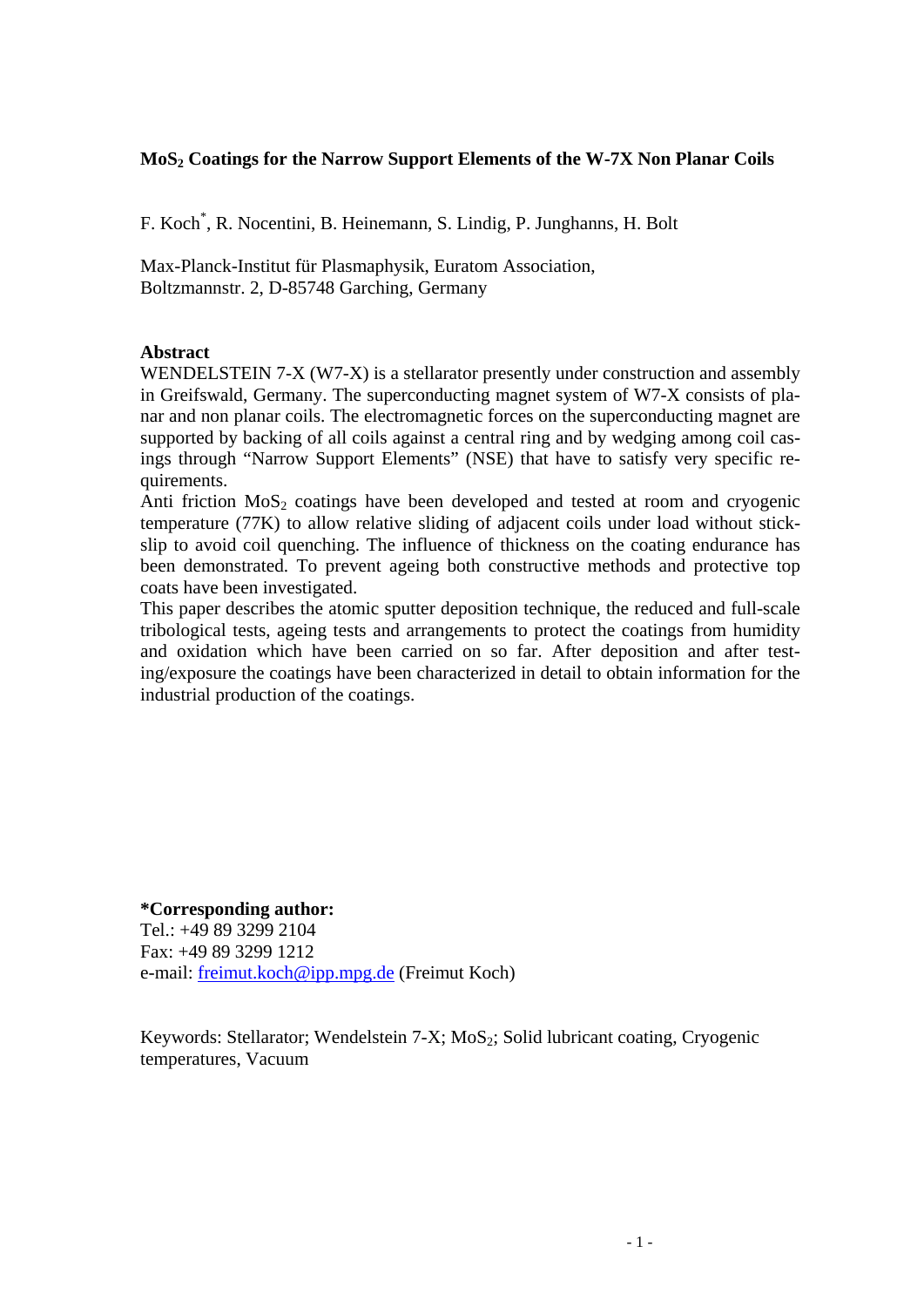# **1. Introduction**

The WENDELSTEIN 7-X (W7-X) is a new steady state stellarator presently under construction at the Max-Planck-Institut für Plasmaphysik in Greifswald, Germany [1]. The superconducting magnet system of the W7-X consists of 50 non planar coils and 20 planar coils which are arranged as 5 identical modules in a pentagonal shape. Figure 1 shows a segment of W7-X with five non planar coils. The electromagnetic forces are supported by backing of all coils against a central ring and by wedging among coil casings through "Narrow Support Elements" (NSE) between the inner legs of two adjacent coils and "Lateral Support Elements" between the outer legs [2].

Three to seven NSEs (depending on type of coil pair) are placed between two adjacent coils in an area, where the coils come close to each other on the inner side (300 NSEs totally). Specific NSE blocks are cast or welded on both sides of the stainless steel coil casings (fig. 2). Between those blocks the NSEs are installed in a very limited space and have to satisfy the following requirements:

- to take high compression forces up to 1.5 MN (design value) at full magnetic field (3 T)
- to allow relative sliding of adjacent coils up to 5 mm each direction during energizing the coils
- to allow relative tilting between adjacent coils up to  $1^\circ$
- smooth sliding and tilting to avoid a quench in the superconductor
- to assure the assembly of the coils with high accuracy
- to operate for the lifetime of the experiment (about 4000 magnetising cycles) without access after assembly
- to operate in high vacuum ( $10^{-4}$  Pa) and at cryogenic temperature (4 K)
- to allow 5 years storage at normal ambient conditions.



**Narrow support elements on inner coil sid**

Figure 1. Segment of coil structure of W-7X showing the NSEs in between the coils



Figure 2. Cross section of two coils showing the NSEs in between under load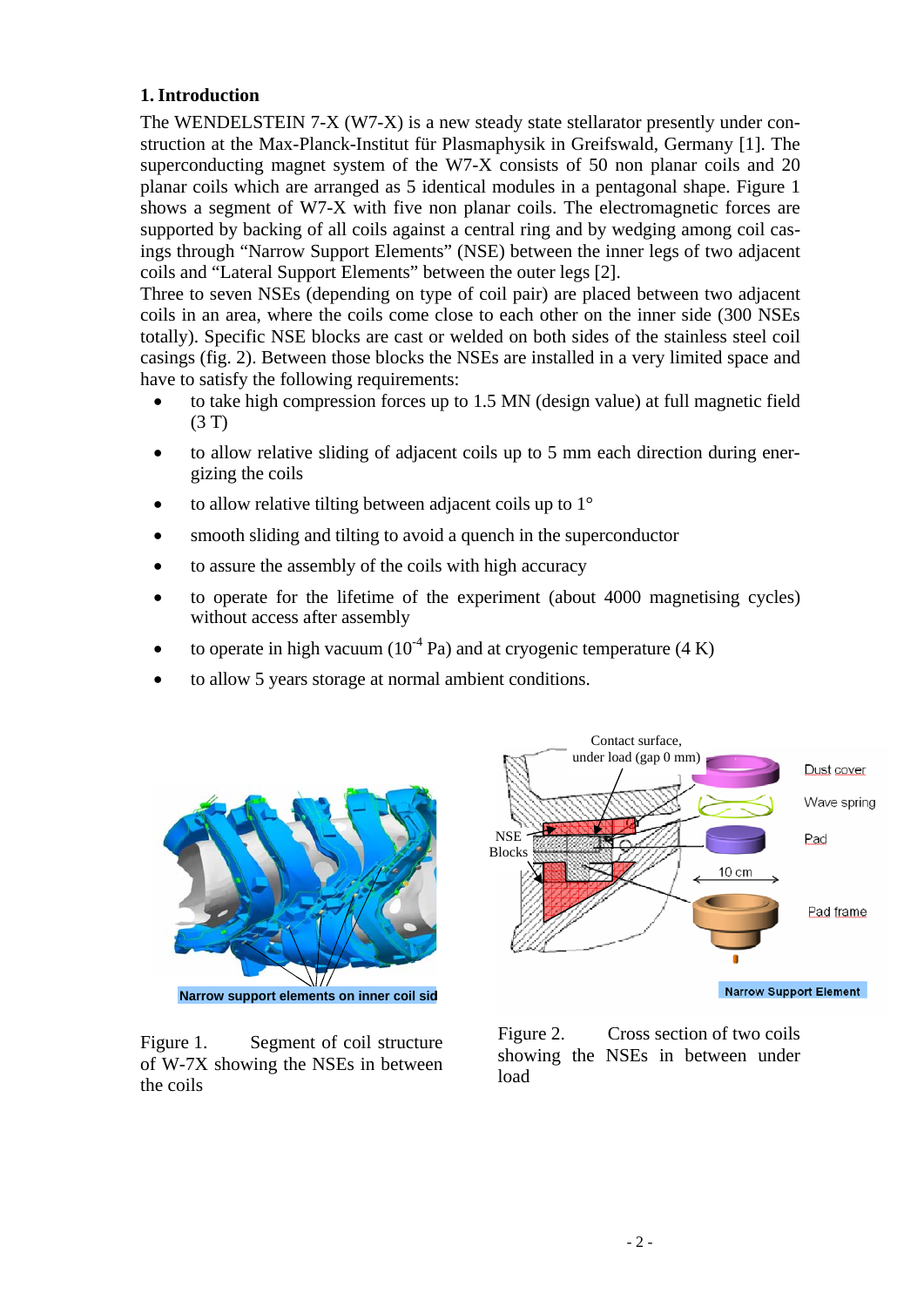An intensive development program has been carried out on the narrow support elements. It was shown, that an additional anti friction coating is needed for the NSEs to assure a safe operation of the stellarator. Therefore MoS2 coatings have been developed and tested at room and cryogenic temperature (77K). The influence of thickness on the coating endurance has been demonstrated. To prevent ageing both constructive methods and protective top coats of Cu, SiO2, Au, Ti, and TiN have been investigated.

The atomic sputter deposition technique allows the deposition of dense coatings of several m in thickness. Reduced and full-scale tribological tests up to 4000 cycles at liquid nitrogen temperature, ageing tests and arrangements to protect the coatings from humidity and oxidation have been carried on. After deposition and after testing/exposure the coatings have been characterized in detail in order to obtain information for the industrial production of the coatings.

## **2. Materials Selection**

## 2.1 Narrow support elements

Al-bronze alloy has been selected as the pad material. It remains ductile and becomes stronger when deformed even at cryogenic condition. It has reasonable sliding properties, but not sufficient to avoid the stick-slip effect. Therefore all sliding surfaces have to be coated with a lubricant which is suited for cryo-vacuum and will survive during 5 years of assembly and 20 years of operation without maintenance.

## 2.2 Lubricant coating

 $MoS<sub>2</sub>$  is widely used under vacuum operating conditions in space industry and has shown the best behaviour during tests among all candidates. Thin films of molybdenum disulfide, produced by sputtering, yield exceptionally low friction in vacuum and at cryogenic temperature. Molybdenum disulfide has a layered crystal structure. Every layer consists of two sulphur planes with a molybdenum plane in between. Atoms are ordered hexagonally by ionic and covalent bondings in the triple layer. As in the in-plane carbon layers of graphite, there is no effective chemical bonds between the two sulphur layers, but only Van der Waals forces. The generally accepted lubrication mechanism for  $MoS<sub>2</sub>$  thin films is the movement of crystallites over one another through the sulphur layers, with friction determined by the interactive forces between the basal planes and wear by the possible loss of material during sliding.

Oxidation of molybdenum disulfide influences both, the friction coefficient and the lifetime of the coatings. Two ways for oxygen intake into  $MoS<sub>2</sub>$  have been described. Each one corresponds to different effects on the performance of  $MoS<sub>2</sub>$  as a lubricant [3]. The first mechanism takes place during the production of the coating. The process is very sensitive to water impurities that are always present in conventional coating devices, with base pressures in the range of  $10^{-4}$  Pa. In this case a portion of sulphur will be substituted by oxygen and the ratio S/Mo will be lower than the theoretical value 2, depending on quality of vacuum in the device chamber. The presence of oxygen disturbs the planar structure of the sulphur layers, so that the coefficient of friction will be influenced.

The second mechanism plays a role during storing and use of  $MoS<sub>2</sub>$  anti friction films. The effects of air humidity on coefficient of friction and life time of  $MoS<sub>2</sub>$  coatings were investigated by D. Yu [4]. During tests in moist air a performance reduction was evident,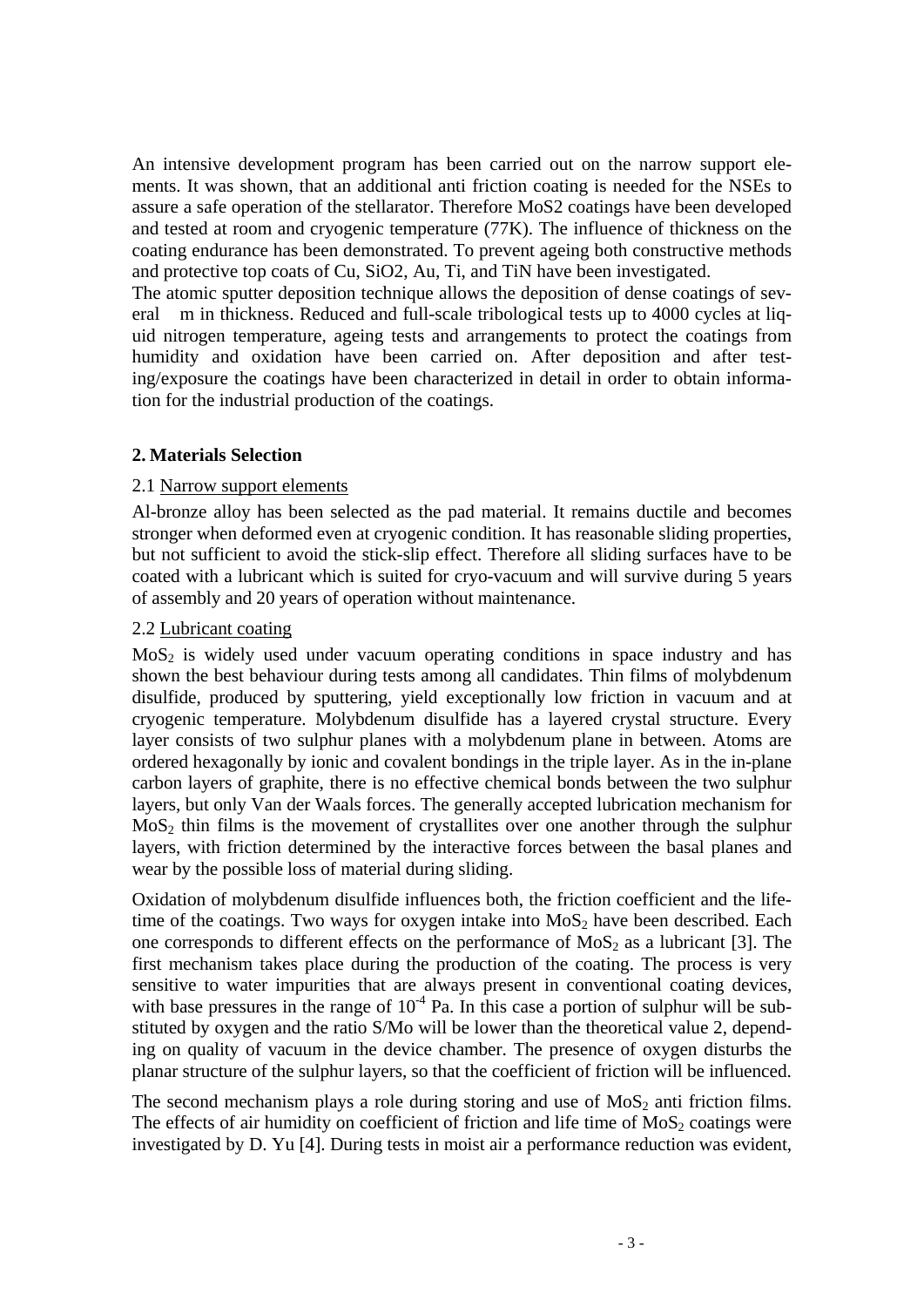due to the local high temperature during the tribological load that leads to a greater oxidation rate. A drastic reduction in performance was also seen by storage in low relative humidity. The reaction of oxygen is more efficient at the layer edges, where molybdenum is exposed and can be attacked directly. On the contrary the sulphur planes are very stable against oxidation. This means that oxidation depends on dimension and orientation of crystallites. Large crystallites with smaller surface to volume ratio are preferable. Free grains, obtained for instance by spray techniques, are particularly sensitive in respect to oxidation. PVD processes offer the possibility to deposit compact layers to reduce the surface accessible to oxygen. Additives can be used in order to improve the structure of the films [4] or to make them chemically inert [5]. A further improvement consists in forcing the layer of  $MoS<sub>2</sub>$  to lie parallel to the surface. This was achieved by the production of intermediate layers during a complicated process with temperatures over 800 °C [5]. Nevertheless a columnar structure has to be avoided because of its high porosity and the risk of cracking during a load cycle.

A completely different method for the reduction of oxidation of  $MoS<sub>2</sub>$  layers is to produce an additional oxidation-resistant protective film. This system can exercise its function only during the storage and can be destroyed during the first tribological load. As an alternative a bonded film would be applicable, that consists of  $MoS<sub>2</sub>$  embedded in synthetic resin or silicate into a matrix and protected against oxidation during storage and use. These lubricating bonded films are used particularly in air and space travel and are applicable according to manufacturer data down to -200 °C. However the lifetime of these films is limited compared with sputtered layers [3].

# **3. Coating production and humitidy protection**

### 3.1 Coatings by Magnetron Sputtering

Sputtering deposition has been performed with a Denton Discovery 18 device equipped with three 3" magnetrons, which can be used in DC or RF mode. The target diameter was 75 mm, the distance between centre of target to centre of substrate was 120 mm. The rotating substrate stage had a diameter of 150 mm. The base pressure of the chamber was  $3.10^{-5}$  Pa. Before sputtering, RF etching has been performed for substrate cleaning. The deposition parameters are given in table 1.

| <b>Target</b> | Gas   | <b>Pressure</b><br>[Pa] | <b>Power</b><br>[W] |
|---------------|-------|-------------------------|---------------------|
| MoS2, 99%     | Ar    | 0.4                     | 250 RF              |
| Cu, 99%       | Ar    | 0.4                     | 300 DC              |
| Au            | Ar    | 0.4                     | 20 DC               |
| Ti, 99.6%     | Ar    | 0.9                     | 100 RF              |
| Ti, 99.6%     | Ar/N2 | 0.9/0.4                 | 100 RF              |
| Si, 99.999%   | Ar/O2 | 0.3 / 0.2               | 300 RF              |
|               |       |                         |                     |

Table1: Magnetron deposition conditions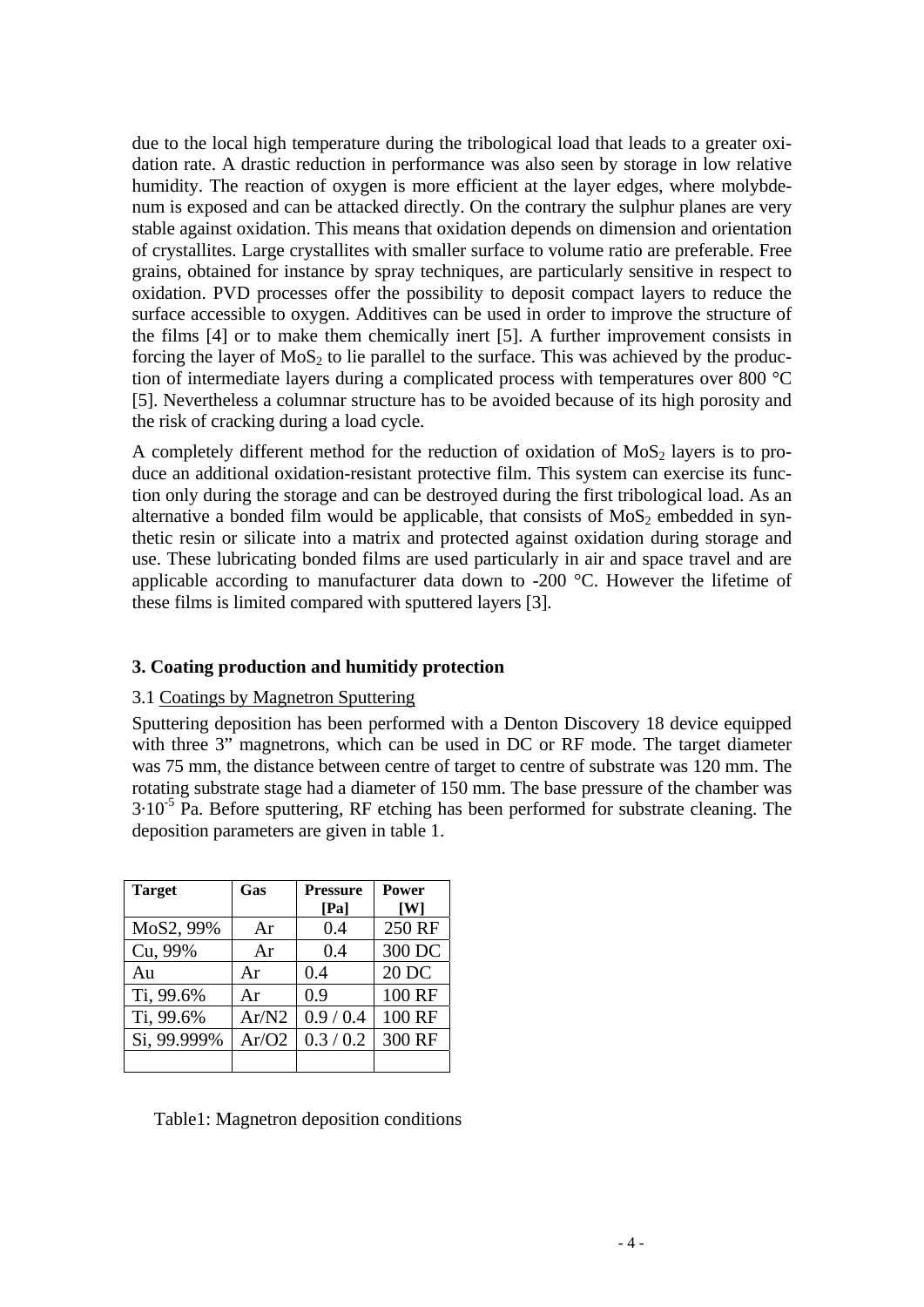$MoS<sub>2</sub>$  coatings with variable thickness up to 7  $\mu$ m have been deposited on Al-bronze pads.

The  $MoS<sub>2</sub>$  anti-friction coating has been deposited without distinct columnar structure which is shown on the SEM cross section of a  $MoS<sub>2</sub>$  coating on silicon substrate (figure 3).

The layer composition was determined by Rutherford Backscattering with <sup>4</sup>He ions of 4 MeV. It was calculated to be 65 at.% S and 35 at.% Mo, thus nearly stoichiometric.

Figure 4 shows a X-ray diffraction patterns of a MoS<sub>2</sub> film ( $d = 5 \mu m$ ) on Al-bronze and of the uncoated Al-bronce. The film shows broadened maxima at the 002, 101 and 110 reflections. Using the Scherrer formula the broadening of the 110 reflection was used to estimate the crystallite size. A linear dimension in the order of 10 to 20 basal planes was roughly calculated. The value and also the XRD pattern itself corresponds well to the calculated patterns of G. Weise et al. [8].

Measurements of the 100 and 110 pole figures showed constant integral intensity which means there is a random orientation of the structural units without any texture. The lifetime of such nano-dispersive structure should be higher compared to layers containing  $MoS<sub>2</sub>$  columns.

The density of the deposited  $MoS_2$  was calculated to be 4.5 g/cm<sup>3</sup> using weight and volume of the layer. This is around 90 % of the theoretical value of 4.8  $g/cm^3$ .



Figure 3. SEM image showing the non-columnar structure of the  $M_0S_2$  coating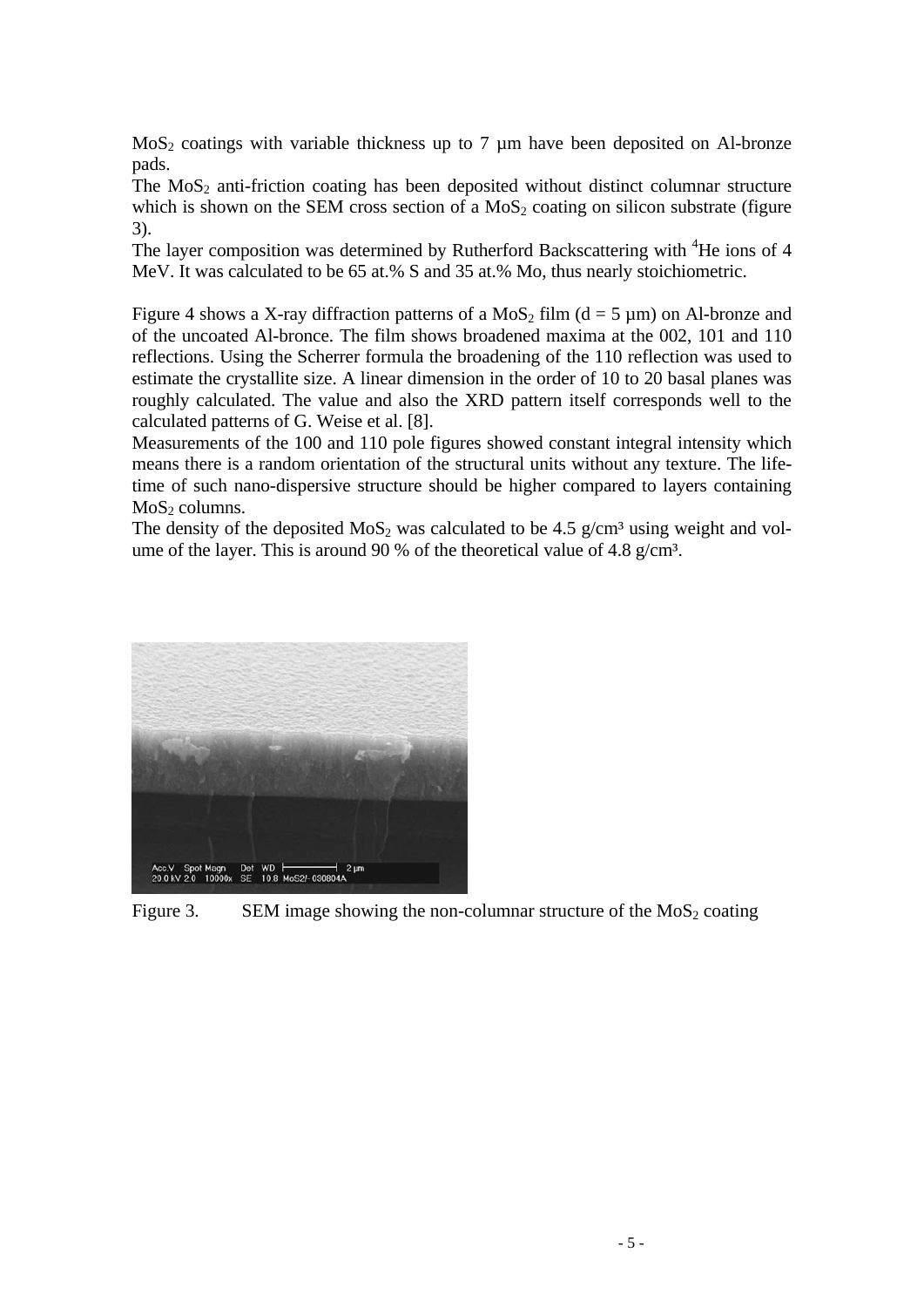

Figure 4. XRD analysys of  $MoS<sub>2</sub>$  coating and of Al-bronze

# 3.2 Humidity protection

To protect the  $MoS<sub>2</sub>$  coating against humidity during the 5 years of assembling of W-7X, thin top coats as diffusion barrier for water vapour have been tested. The top coat should have no negative influence to the anti friction properties of the  $MoS<sub>2</sub>$  basis layer. It means it should crack and be removed during the first load cycle of the NSE. At this time the  $MoS<sub>2</sub>$  coating will be always in vacuum conditions and do not need any further protection against humidity. Thin top coats of Cu,  $SiO<sub>2</sub>$ , Au, Ti and TiN have been applied for humidity protection. An RF-bias of -50 V was used only for the reactive deposition of the top-coatings  $TiN$  and  $SiO<sub>2</sub>$ . Very thin layers of brittle materials are preferred. The applicability of a material for a protective layer was tested by wear tests at high loads of a pad. If the pad showed comparable properties to systems without top coat, ageing tests at 100 % humidity at room temperature were performed.

Table 2 and figure 5 give an overview about the tested protection coatings.

| uncoated substrate                         | strong oxidation was observed after 30 days                            |  |
|--------------------------------------------|------------------------------------------------------------------------|--|
| $MoS2/Cu$ :                                | Cu caused strong stick-slip effects                                    |  |
| $5 \mu m/500 nm$                           |                                                                        |  |
| $MoS_2/SiO_2$ :                            | oxidation at whole surface after 44 days                               |  |
| $5 \mu m/50 nm$                            |                                                                        |  |
| $Au / MoS_2 / Au$ :                        | oxidation starting from the edges (fig. 8), after 48 days significant; |  |
| $10 \text{ nm}/5 \text{ µm}/50 \text{ nm}$ | weight gain 4.0 %, relating to coating system                          |  |
| $MoS2/Ti /TiN$ :                           | no visible oxidation, weight gain after 48 days 3.8 %, relating to     |  |
| $5 \mu m/15 nm/50 nm$                      | coating system                                                         |  |

Table2: Results of ageing tests with different protection coatings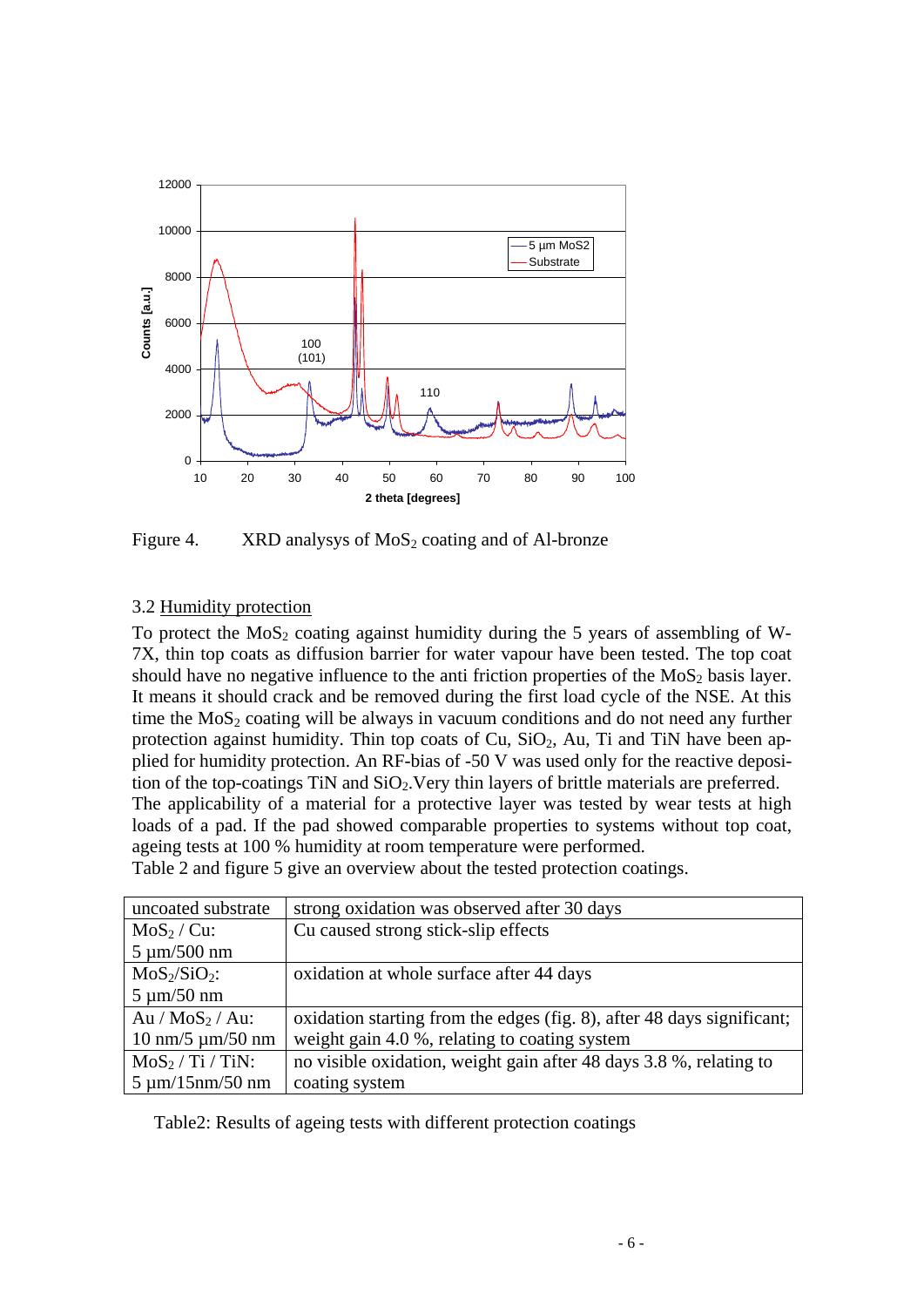Under given conditions none of the tested systems was stable against a relative humidity of 100 %. Supposably water adsorption was the reason for the mass gain of the samples. It was partially reversible, which was shown by evaporation under vacuum conditions, but 60 % of the weight gain was permanent.





Figure 5. Ageing test: 100% humidity, 41 days. Detailed views: Au top coat

Simultaneously to the humidity protection by coatings the following constructive solutions were investigated:

- Since  $MoS<sub>2</sub>$  is relatively stable during storage at humidity below 50 % the whole assembling hall of W-7X could be hold at dry atmosphere.
- Also a constant flow of dry flushing gas inside the NSE volume via small copper pipes brazed to the dust covers of the NSEs would be possible.

# **4 Wear tests**

In order to validate the designs and to optimize the roughness and lubricants of the sliding surfaces several test campaigns have been performed.

### 4.1 Pin on disk tests

Pin on disk tests of the coatings were performed by ESTL, UK using a ball diameter of 7.14 mm, load 20 N, Room Temperature,  $N_2$ -gas environment, track radius 11.5 mm, 500 rpm. Outstanding performances could be reached, with no failure in the wear test within 2.8 million revolutions and a film wear rate of  $8.10^{-7}$  microns/rev.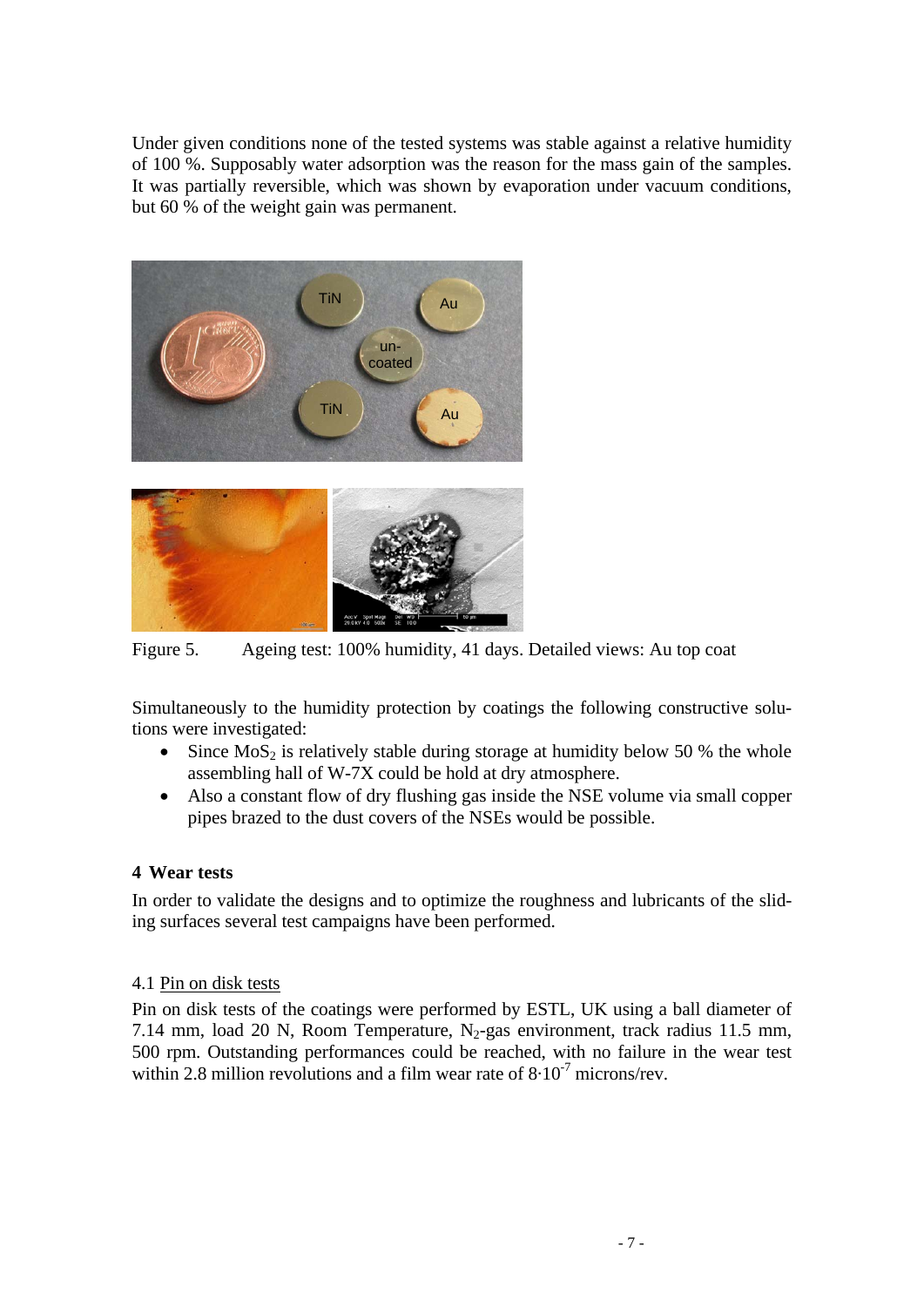# 4.2 Tests at room temperature (RT)

First screening tests were done at IABG in Munich with a facility able to apply simultaneously 1.5 MN of compression, 2 mm of sliding and 0.5° of tilting (Fig 6). The tests had the objective to investigate different pad materials, pad shapes and lubricants. To simulate the lifetime of W7-X, 500 cycles were performed using a compression force of 150 kN (conditioning phase), 3200 cycles at 1 MN and 400 cycles at 1.5 MN.

The lifetime of the  $MoS<sub>2</sub>$  coatings was increasing with the coating thickness. Layers of 1 µ showed a low number of load cycles before the presence of stick-slip effects. Best results have been found for 6 µm coatings on pads of a surface roughness  $Rz = 2.5 \mu m$ . Stick-slip occurred at around 3800 cycles, the coefficient of friction was < 0.25. Figure 8a shows the pad after the friction test.

Often it is described, that the lifetime of  $MoS<sub>2</sub>$  coatings will not increase with increasing thickness. But Müller et. al. [6] have shown, that  $MoS<sub>2</sub>$  films without columnar structure can be used effectively with thicknesses of several microns to ensure a long lifetime.





### 4.3 Tests under vacuum at 80 K

Further tests were performed at the KRP in Garching under vacuum and at 80 K. The facility uses a big tensile test machine and can apply 1.7 MN compression force, 5 mm sliding but no tilting (Fig 7). The main results compared to RT tests were a lower coefficient of friction (as low as 0.02) and a higher sensitivity to stick-slip.

Significant improvement has been obtained by polishing the sliding surfaces ( $R_z < 1 \mu m$ ) and by additional  $MoS<sub>2</sub>$  powder burnished onto the counter-sides.

The final pad design yielded more than 4300 cycles (3200 at 1 MN, 600 at 1.5 MN, 200 at 1.7 MN) without stick-slip and at a very low coefficient of friction  $\mu$  <0.08. Figure 8b shows the pad after the friction test.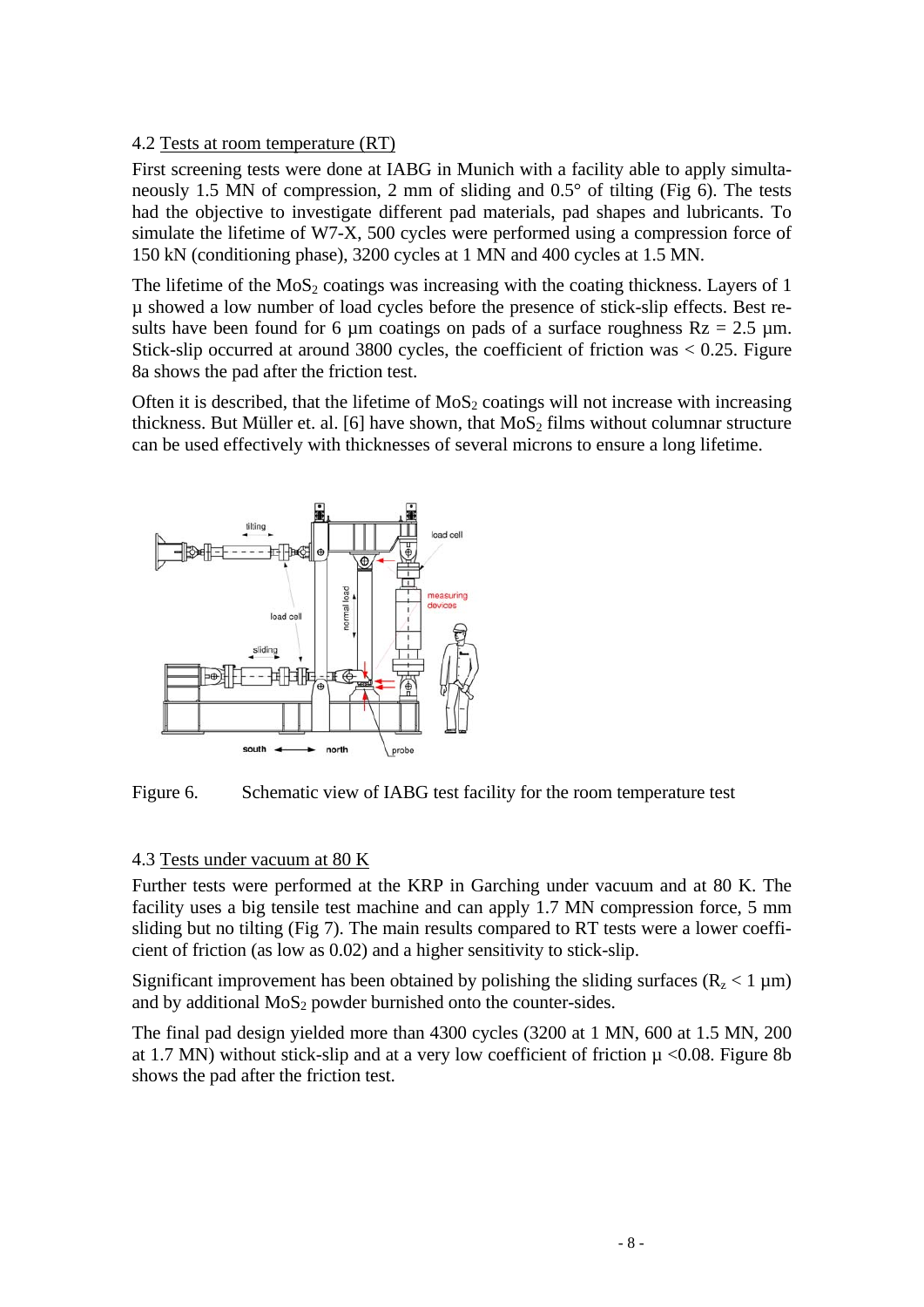

Figure 7. Test device at KRP, Garching, compressing two NSEs simultaneously against a vertical stroke piston



Figure 8. a): after test at RT in air, with Al-bronze 2.0978, material surface eroded and mixed with  $MoS_2$ . b): after test at 80 K in vacuum, with Al-bronze 2.0966, material surface still ok

# **5 Conclusion**

The Narrow Support Elements between the inner sides of the non planar coils have been designed as flexible contact elements. They have to allow sliding up to 5 mm and tilting up to 1° under 1.5 MN compression force.

MoS2 anti-friction coating without distinct columnar structure has been developed using magnetron sputtering to optimize the sliding behaviour, showing that the lifetime of the lubricant increases with increasing film thickness.